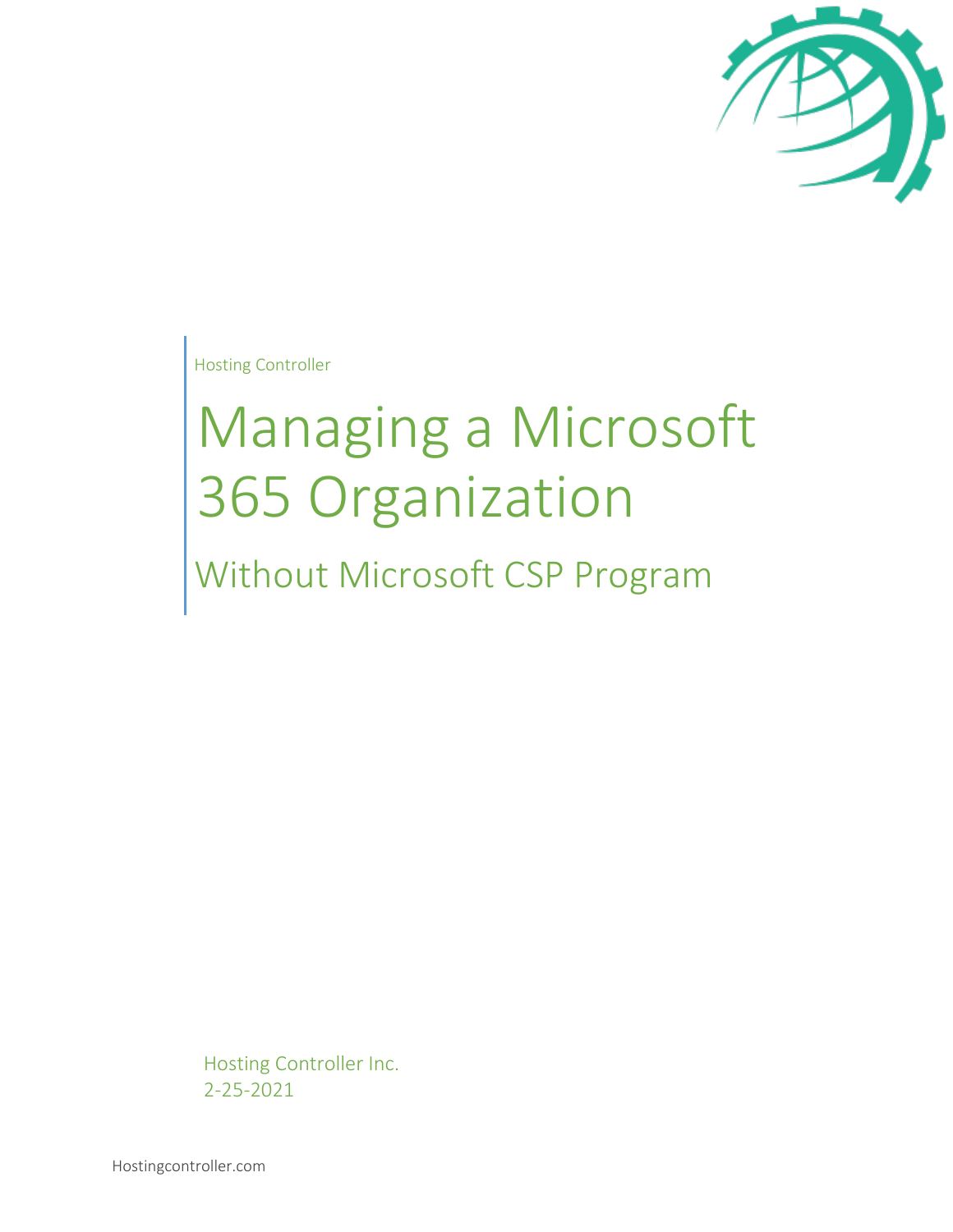# MANAGING A MICROSOFT 365 ORGANIZATION

Without Microsoft CSP Program

# **Overview**

Hosting Controller provides an easy way to handle Office 365 tenants. With this option you do not need to configure a full 1-Tier or 2-Tier Microsoft Cloud Solution Provider (CSP) partner. You can only provide the credentials for an Office 365 tenant/organization and start managing its users, subscriptions and much more.

# Pre-requisites

The following three PowerShell commands should be run on all HC Master Control Servers in the panel, before Office 365 organizations can be managed through Hosting Controller.

- Install-Module MSOnline
- Install-Module -Name MicrosoftTeams
- Install-Module -Name Microsoft.Online.SharePoint.PowerShell -RequiredVersion 16.0.8029.0

# Configurations

To configure Office 365 (Without Microsoft CSP Program) you first need to enable the option in Cluster Settings.

### Cluster Settings

Under Server Manager click Cluster Settings. It displays Manage Cluster Settings interface as shown below: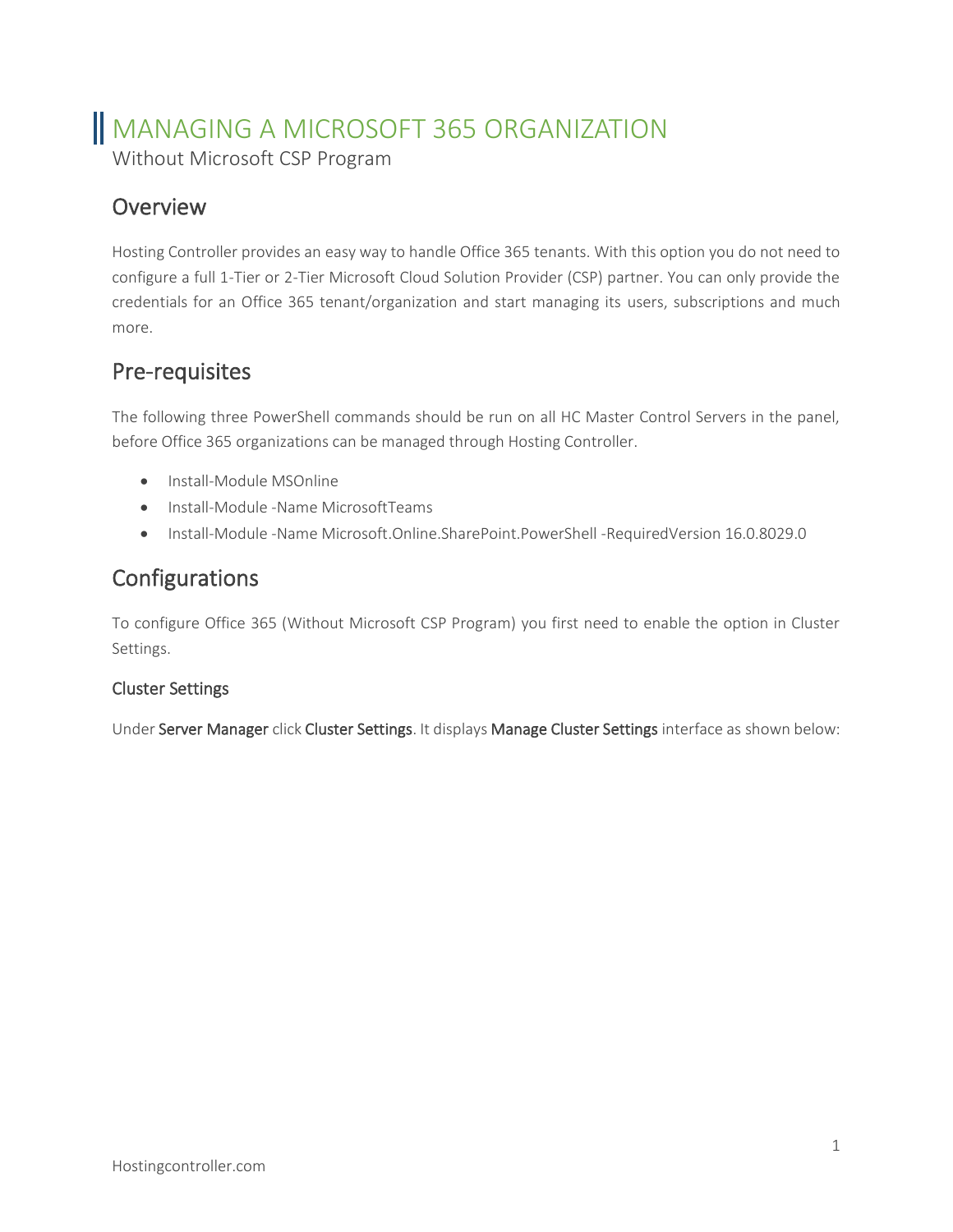| Cloud Services<br>On-premises | $\mathbf{1}$                                                                                                                                           |  |  |  |
|-------------------------------|--------------------------------------------------------------------------------------------------------------------------------------------------------|--|--|--|
| Microsoft Online *            |                                                                                                                                                        |  |  |  |
| Status                        | Enabled<br>$\mathcal{L}$                                                                                                                               |  |  |  |
| Select Provider(s)            | $\overline{\mathbf{c}}$<br>Office 365 (Microsoft CSP)<br>Office 365 (Without Microsoft CSP Program)<br>Microsoft Azure (Without Microsoft CSP Program) |  |  |  |
|                               | <b>图 Save</b>                                                                                                                                          |  |  |  |
| Amazon Web Services           |                                                                                                                                                        |  |  |  |

- 1. Select Cloud Services tab.
- 2. Select Provider as Office 365 (Without Microsoft CSP Program).
- 3. Click Save to proceed.

#### Add Server

The next step is to add an Office 365 Server to the Hosting Controller cluster. This is a hypothetical server and is required for the management of Office 365 tenants.

To add a server click + Add Server.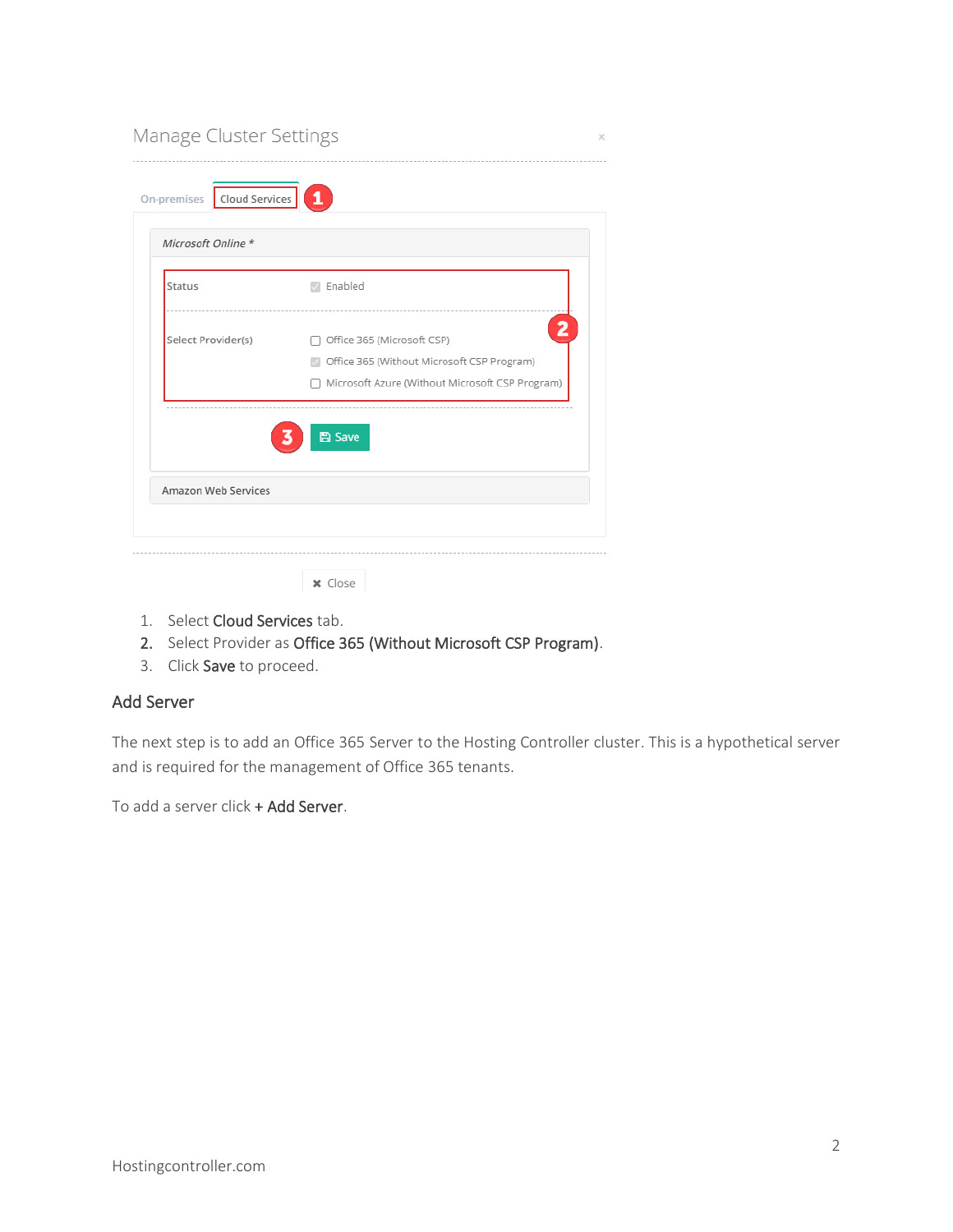

Select the option Office 365 (Without Microsoft CSP Program). No further settings are required on this screen.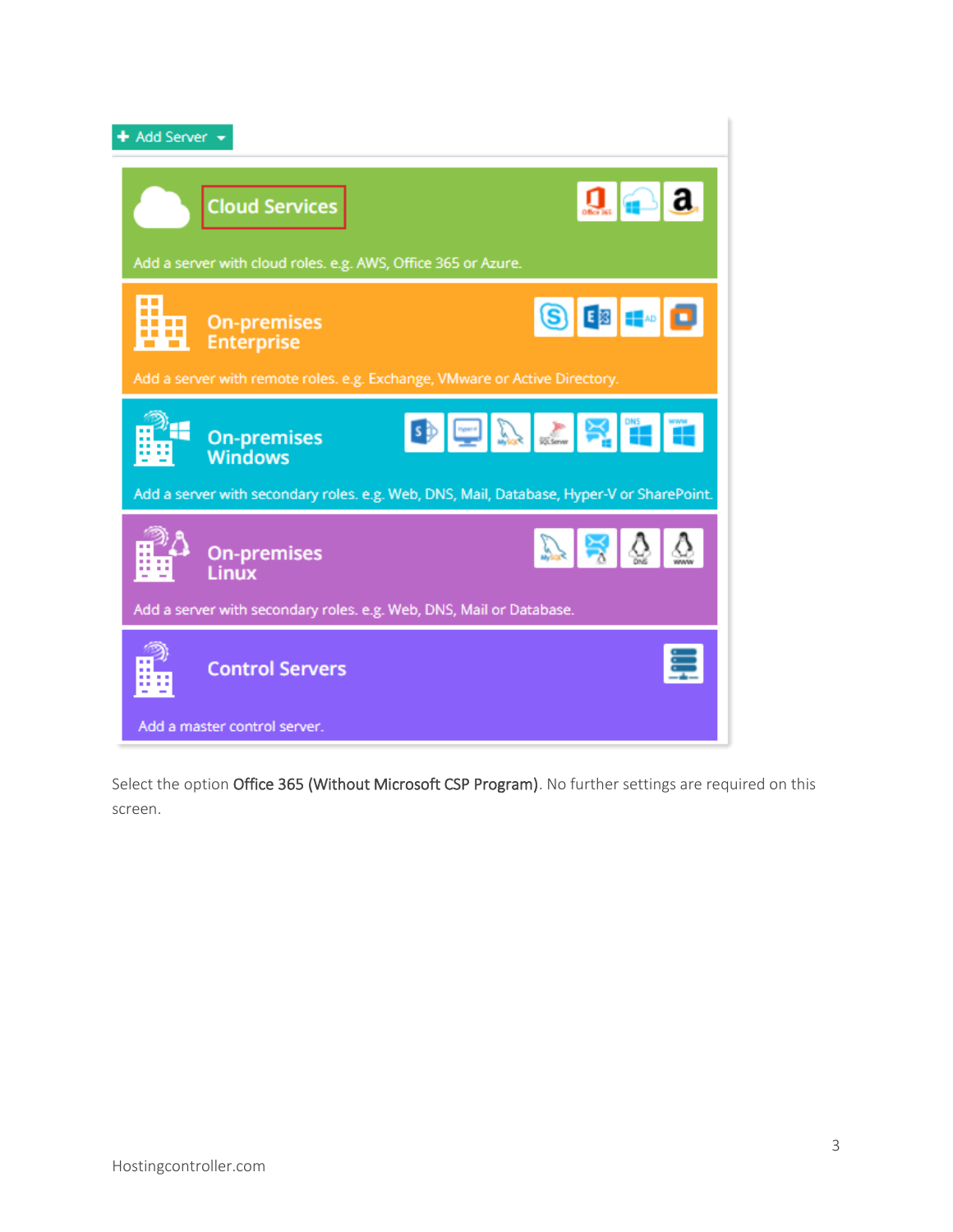| Microsoft Online |                                            |
|------------------|--------------------------------------------|
| Select Provider  | Office 365 (Without Microsoft CSP Program) |
|                  | No further settings required.              |
|                  | <b>⊘</b> Cancel<br>Ð<br>Save               |
|                  |                                            |
|                  |                                            |
|                  |                                            |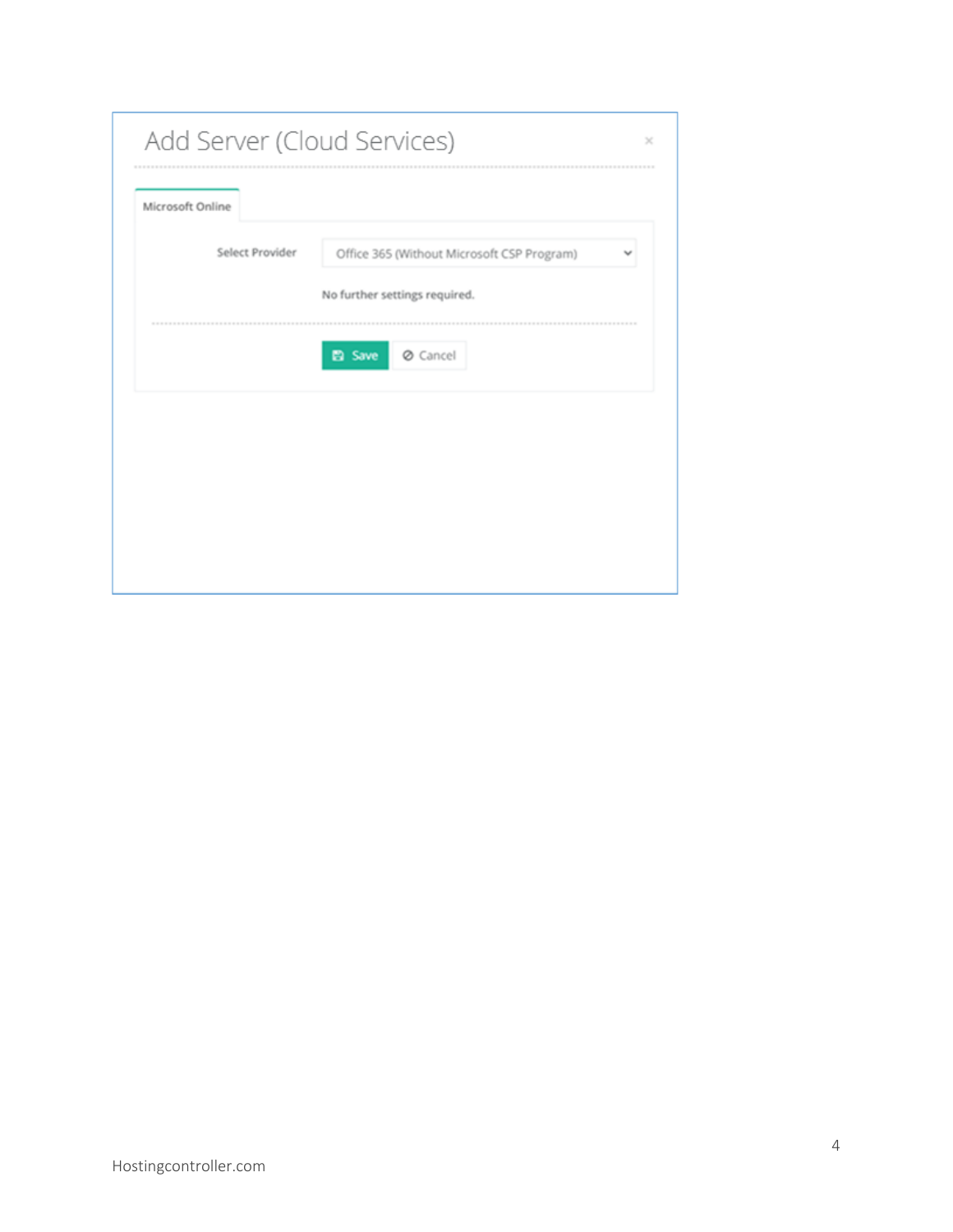# Provisioning

Once the server is configured successfully, next step is provisioning. To provision Office 365 organizations/tenants, from the left menu click Provisioning >> Office 365.

| ◕ | Provisioning            |  |
|---|-------------------------|--|
|   | Exchange                |  |
|   | Office 365              |  |
|   | <b>SharePoint</b>       |  |
|   | Skype for Business      |  |
|   | <b>Virtual Machines</b> |  |
|   | Websites                |  |
|   | <b>DNS Zones</b>        |  |
|   | <b>Databases</b>        |  |
|   |                         |  |

#### Add Organization

To add an Office 365 organization click + Create Organization and specify required information.

|                   | Manage Office 365 Customers<br>Search Customer by Company<br>Provisioning / Office 365 Customers |                       | $\overline{\phantom{a}}$ |                                        |                          |
|-------------------|--------------------------------------------------------------------------------------------------|-----------------------|--------------------------|----------------------------------------|--------------------------|
| + Create Customer |                                                                                                  |                       |                          |                                        |                          |
|                   |                                                                                                  |                       |                          | Showing 1 to 1 of 1                    | Show $20 \times$ Records |
| Company           | Owner                                                                                            | <b>Primary Domain</b> | <b>Total Users</b>       | <b>Total Subscriptions Server Name</b> | <b>Actions</b>           |

Select Office 365 (Without Microsoft CSP Program) as the provider and specify the Primary Domain Name. Then provide the User Name and Password for the admin user of the organization.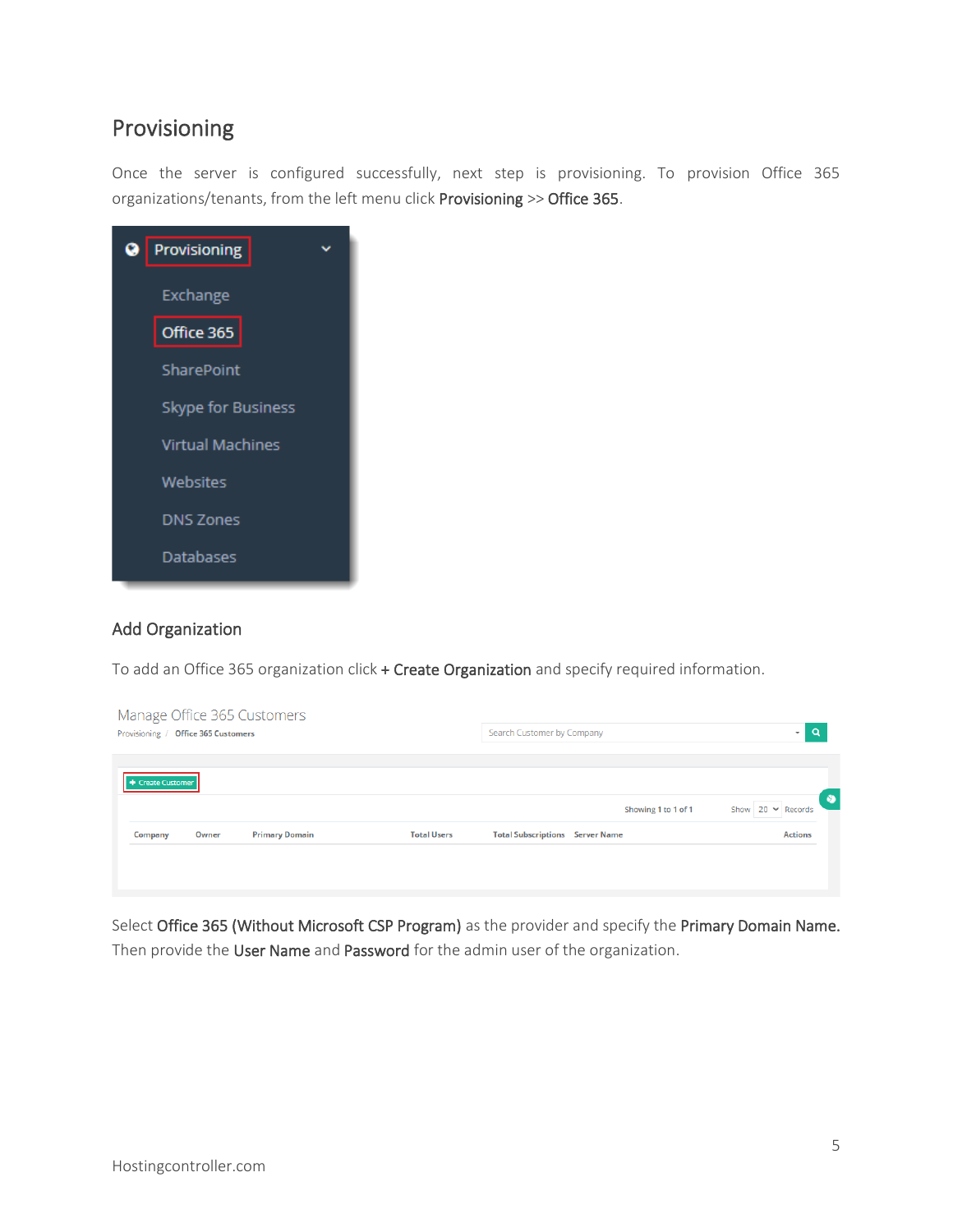| Server Information         |                                              |   |  |
|----------------------------|----------------------------------------------|---|--|
| Owner                      | Create Organization for myself               |   |  |
| Select Provider            | Office 365 (Without Microsoft CSP Program)   |   |  |
| Select Office 365 Server   | office365                                    |   |  |
| Organization Information   |                                              |   |  |
| Primary Domain Name        | .onmicrosoft.com<br>hostingcontroller555     |   |  |
| <b>Account Information</b> |                                              |   |  |
| User Name                  | saif555@hostingcontroller555.onmicrosoft.com |   |  |
| Password                   |                                              | 8 |  |
|                            |                                              |   |  |
|                            | <b>图 Verify Customer</b><br>⊘ Cancel         |   |  |

Note: The user should be a user with admin center access and should be a global administrator for the organization.

#### Manage Users

Once the organization has been created you may create and manage users for that organization. Different services may be enabled against users such as Exchange and Skype Online. To view users of a particular organization, click Users under Actions column.